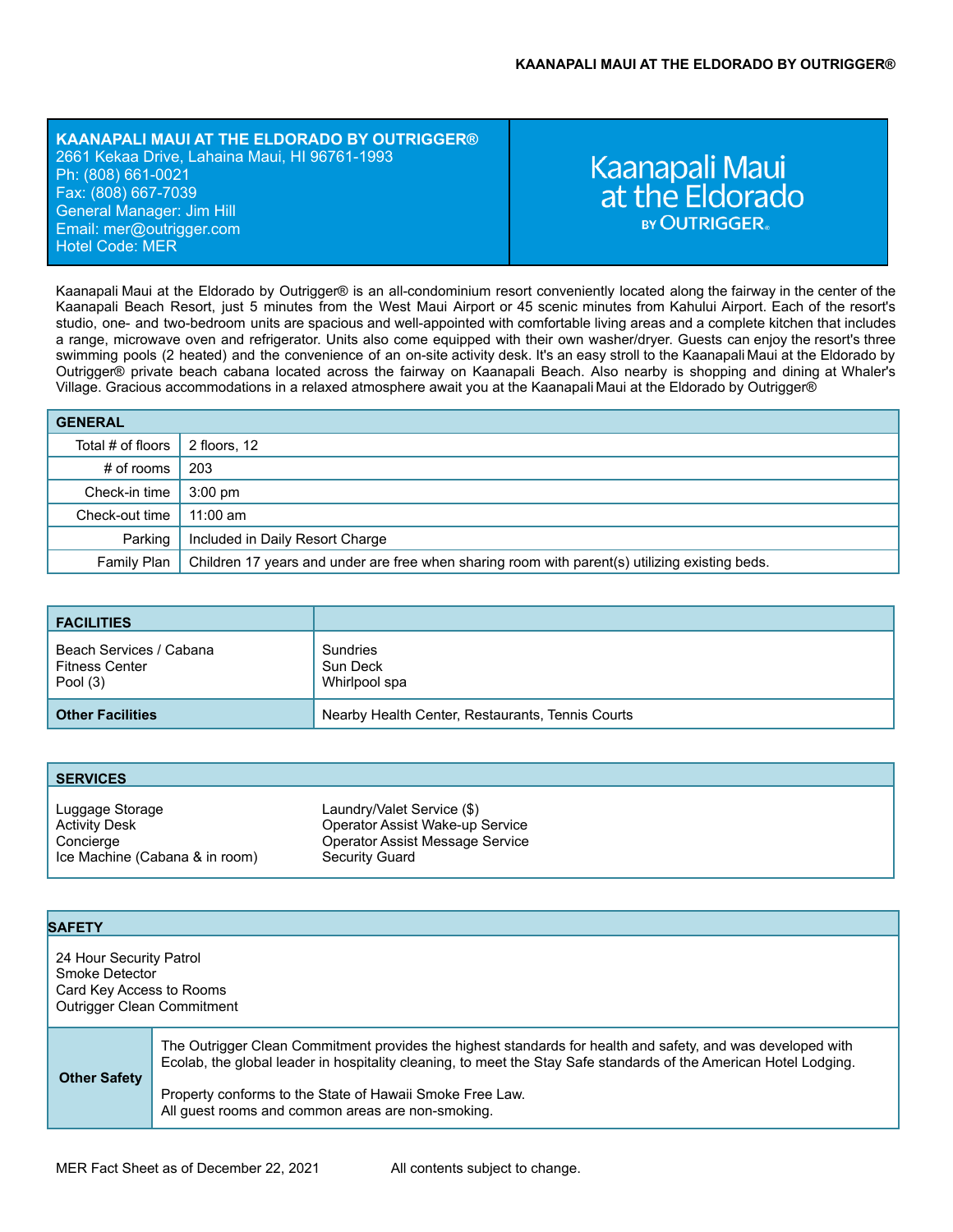## **RESTAURANTS & LOUNGES**

Nearby at Fairway Shops, Whalers Village and Lahaina Town.

Guests may enjoy the property's three swimming pools (two heated) and the only exclusive beach cabana on Kaanapali Beach. The Kaanapali Maui at the Eldorado by Outrigger® Beach Cabana is situated on one of Maui's most beautiful white sand swimming beaches. The Cabana offers guests beach towel and backrests, full kitchen facilities, and restrooms. The Cabana may be reserved for private meetings, wedding receptions, and family reunions from 5:30pm to 9:30pm for a fee. The property is a five to ten minute walk to the beach, fronting two fairways of the world famous Kaanapali Golf Course.

| <b>CATEGORY DESCRIPTION (Unit Choice:</b> selected units may be booked specifically by unit number) |                              |                       |                          |            |                    |
|-----------------------------------------------------------------------------------------------------|------------------------------|-----------------------|--------------------------|------------|--------------------|
| Room<br>Code                                                                                        | Room Name                    | Unit<br><b>Choice</b> | <b>Size</b><br>(sq. ft.) | Max<br>Pax | <b>Description</b> |
| <b>GJK</b>                                                                                          | Studio Garden View           | UC.                   | 660-880 sf               | 2          | 1K or 1Q & 1QS     |
| <b>PJK</b>                                                                                          | Studio Partial Ocean View    |                       | 660-880 sf               | 2          | 1K or 1Q & 1QS     |
| GS <sub>2</sub> Q                                                                                   | Bedroom Garden View          |                       | $1200$ sf                | $(1-4)$    | 1K or 2Q & 1QS     |
| PS <sub>2Q</sub>                                                                                    | Bedroom Partial Ocean View   | UC                    | $1200$ sf                | $(1-4)$    | 1K or 2Q & 1QS     |
|                                                                                                     | 2 Bedroom Garden View        | UC                    | 1700 sf                  | $(1-6)$    | Various bedding    |
| P2SK2Q                                                                                              | 2 Bedroom Partial Ocean View | UC                    | 1700 sf                  | $(1-6)$    | Various bedding    |

| <b>Year-End Cancellation Policy</b> | Cancellations at any time or "no shows" for bookings scheduled to arrive during<br>December 22 to 31 inclusive are subject to 100% charge on entire stay.                                                                                                            |  |  |
|-------------------------------------|----------------------------------------------------------------------------------------------------------------------------------------------------------------------------------------------------------------------------------------------------------------------|--|--|
| <b>Cancellation Policy</b>          | All rates are subject to unique cancellation policies that will be transmitted through our system.<br>Guests are encouraged to review the cancellation and deposit policies when making a<br>reservation to ensure the reservation rules for each booking are clear. |  |  |
|                                     |                                                                                                                                                                                                                                                                      |  |  |
| Taxes (Subject to Change)           | General Excise Tax 4.166%.<br>Hawaii State Transient Accommodations Tax 10.25%.<br>Maui County Transient Accommodations Tax 3%, effective November 1, 2021.                                                                                                          |  |  |

| <b>ROOM FEATURES</b>                                                                                          |                                                                                                                          |                                                                                                       |
|---------------------------------------------------------------------------------------------------------------|--------------------------------------------------------------------------------------------------------------------------|-------------------------------------------------------------------------------------------------------|
| Air Conditioning<br>Alarm Clock / Radio<br>Automated Wake-up call<br>Automated Voicemail<br>Lanai<br>Cable TV | Color TV<br>Internet Access<br>Direct-Dial Telephone (\$)<br>Electronic Door Locks<br>Hair Dryer<br>Iron / Ironing Board | Kitchen<br>Refrigerator<br>Smoke Detector<br>Tables & Chairs<br>Tub or Shower, varied<br>Washer/Dryer |
| <b>Other Features</b>                                                                                         | DVD player, washer/dryers in all units, complimentary Wi-Fi.                                                             |                                                                                                       |

| <b>KITCHEN INFORMATION</b>                                                         |                                               |
|------------------------------------------------------------------------------------|-----------------------------------------------|
| Stove/Burner<br>Refrigerator with icemaker<br><b>Cooking Utensils</b><br>Microwave | Sink/disposal<br><b>Dishwasher</b><br>Toaster |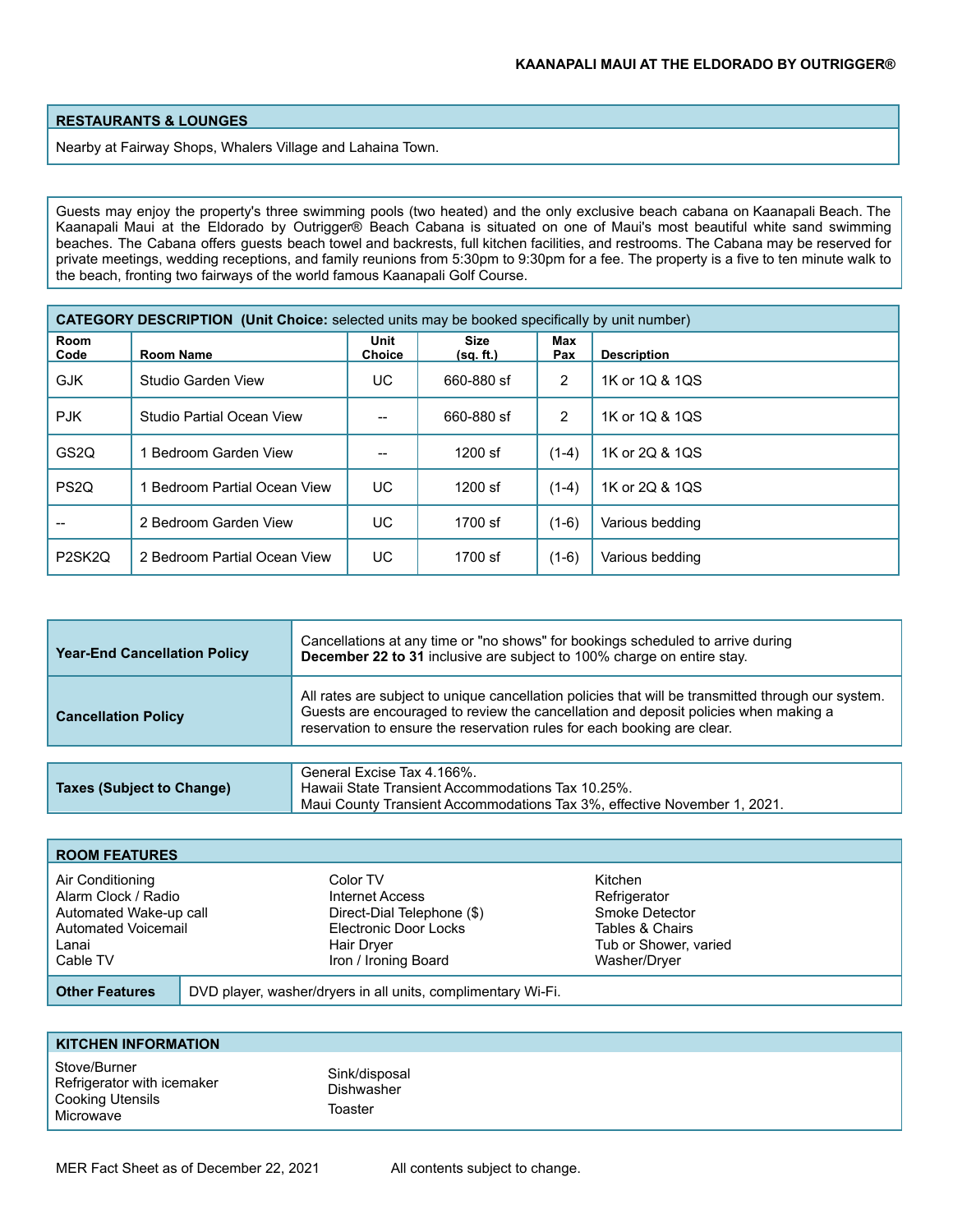| <b>CONDO ASSOCIATION</b><br><b>SERVICE FEE</b> | A fee of \$60 per stay, per unit plus any applicable taxes will be collected separately at the front<br>desk upon arrival to the property.                                                                                                                                                                                    |  |  |
|------------------------------------------------|-------------------------------------------------------------------------------------------------------------------------------------------------------------------------------------------------------------------------------------------------------------------------------------------------------------------------------|--|--|
|                                                |                                                                                                                                                                                                                                                                                                                               |  |  |
| <b>Minimum Night Requirement</b>               | Two (2) night minimum stay reguired year-round                                                                                                                                                                                                                                                                                |  |  |
|                                                |                                                                                                                                                                                                                                                                                                                               |  |  |
| <b>Damage Protection Charge</b>                | Effective for new bookings from September 1, 2021, a \$59 Damage Protection Charge covers<br>accidental damages up to \$2,000. One time, per stay charge plus 4.166% General Excise Tax;<br>10.25% Hawaii State Transient Accommodation Tax & effective Nov 1, 2021 Maui County<br>Transient Accommodations Tax 3% collected. |  |  |
|                                                | All it is a little to a little of the other conditions in one of a constant of the state of the state of the s                                                                                                                                                                                                                |  |  |

| All stays are subject to a Mandatory Cleaning Charge of \$214 (Studios), \$264 (1 Bedrooms), or<br>  \$314 (2 Bedrooms) plus 4.166% General Excise Tax & 10.25% Hawaii State Transient<br><b>Mandatory Cleaning Charge</b><br>Accommodations Tax & effective Nov 1, 2021 Maui County Transient Accommodations Tax 3%.<br>Taxes and rates are subject to change. |  |
|-----------------------------------------------------------------------------------------------------------------------------------------------------------------------------------------------------------------------------------------------------------------------------------------------------------------------------------------------------------------|--|
|-----------------------------------------------------------------------------------------------------------------------------------------------------------------------------------------------------------------------------------------------------------------------------------------------------------------------------------------------------------------|--|

#### **CONDO ASSOCIATION DAILY RESORT CHARGE (subject to change without notice)**

\$18 per day, per unit (inclusive of General Excise Tax 4.166%), plus Hawaii State Transient Accommodations Tax 10.25% & effective Nov 1, 2021 Maui County Transient Accommodations Tax 3%.

Charge is non-commissionable and not included in room rates.

Inclusions (subject to change): <https://www.outrigger.com/landing-pages/hvc-resort-fees/mer>

| <b>Accepted Credit Cards</b> |
|------------------------------|
| <b>American Express</b>      |
| Mastercard                   |
| Visa                         |
| BC Korean Cc                 |
| China Union Pay              |
| Diners Club                  |
| Discover Card                |
|                              |

| <b>GDS</b> |               |
|------------|---------------|
| Galileo    | 82713         |
| Worldspan  | <b>MER</b>    |
| Sabre      | 28637         |
| Amadeus    | <b>JHMMER</b> |
| Chain Code | ΩR            |